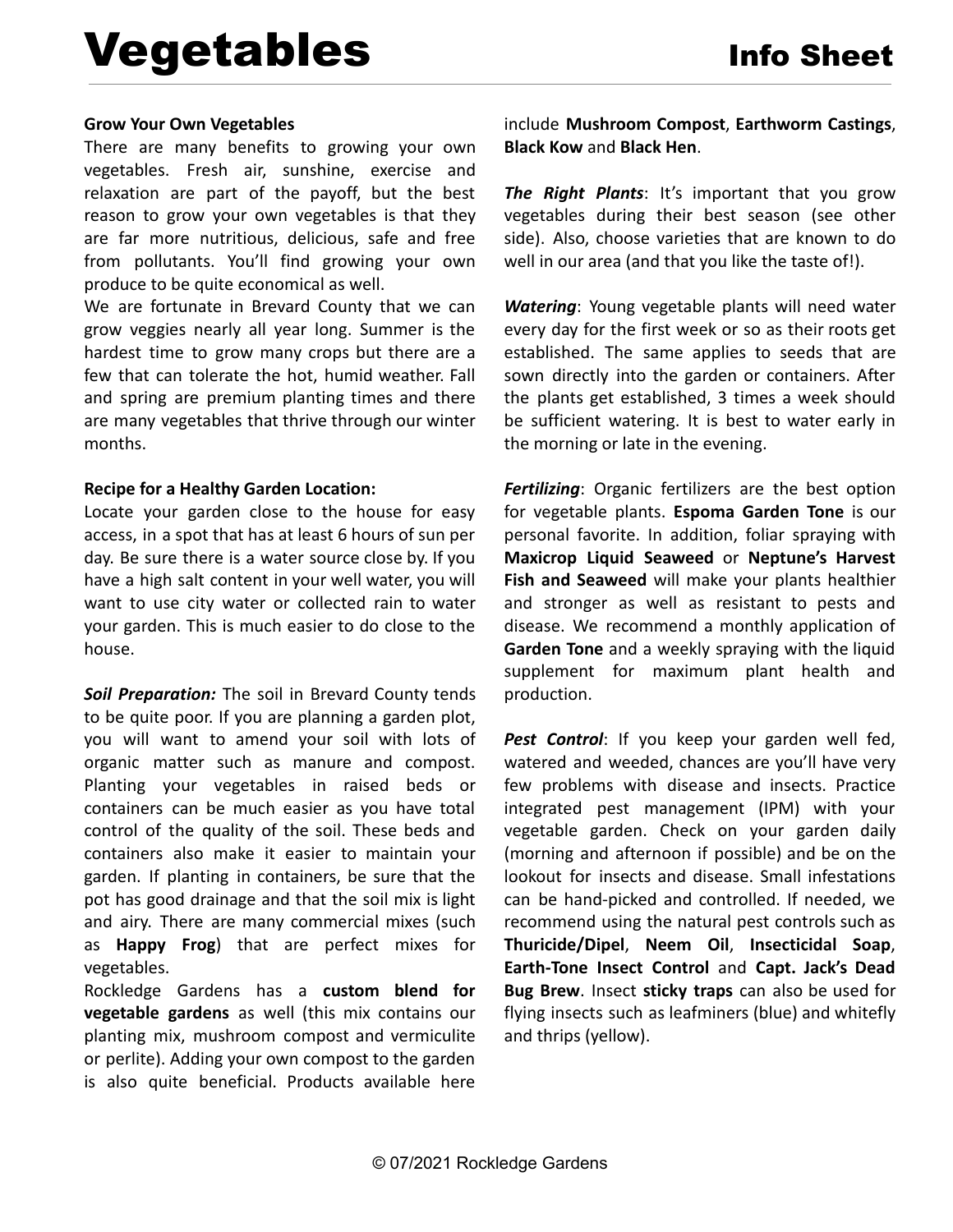**Key:**

**S = Seed**

**P = Plant**

**℗ = Seed Potato**

**© = Cherry Tomatoes Only**

**\* Potatoes do best in North Brevard**

| Plant                | Aug | Sep | Oct         | <b>Nov</b> | <b>Dec</b> | Jan       | Feb | Mar | Apr | May | Jun | Jul | <b>Days to Harvest</b> |
|----------------------|-----|-----|-------------|------------|------------|-----------|-----|-----|-----|-----|-----|-----|------------------------|
| Bean (bush and pole) |     | S   | S/P         | S/P        |            |           |     |     | S   | S/P |     |     | 40-60                  |
| <b>Beets</b>         |     |     | S/P         | S/P        | S/P        | S/P       | S/P | S/P |     |     |     |     | 55-75                  |
| Broccoli             |     | S   | S/P         | P          | P          | P         |     |     |     |     |     |     | 60-90                  |
| Cabbage              |     | S.  | S/P         | P          | P          | P         |     |     |     |     |     |     | 65-120                 |
| Cantaloupe           |     |     |             |            |            |           | S   | S/P | S/P |     |     |     | 65-75                  |
| Carrots              |     | S   | S/P         | S/P        | S/P        | S/P       | S/P | S/P |     |     |     |     | 70-80                  |
| Cauliflower          |     | S   | $\mathsf S$ | S/P        | S/P        | P         |     |     |     |     |     |     | 55-70                  |
| Celery               |     | S   | $\mathsf S$ | S/P        | S/P        | P         | P   | P   | P   |     |     |     | 80-90                  |
| Chinese Cabbage      |     | S   | S/P         | S/P        | S/P        | ${\sf P}$ | P   | P   |     |     |     |     | 70-80                  |
| Collards             |     | S/P | S/P         | S/P        | S/P        | P         | P   | P   |     |     |     |     | 60-80                  |
| Corn                 | S   | S/P |             |            |            |           | S/P | S/P |     |     |     |     | 60-95                  |
| Cucumbers            |     | S.  | S/P         |            |            |           | S/P | S/P |     |     |     |     | 50-90                  |
| Eggplant             |     | S/P | S/P         | P          | P          | P         | P   | P   |     |     |     |     | 85                     |
| Endive/Escarole      |     | S/P | S/P         | P          |            | S/P       | S/P |     |     |     |     |     | 45-50                  |
| Kale                 |     | S/P | S/P         | S/P        | P          | P         | S/P | S/P | P   |     |     |     | 50-60                  |